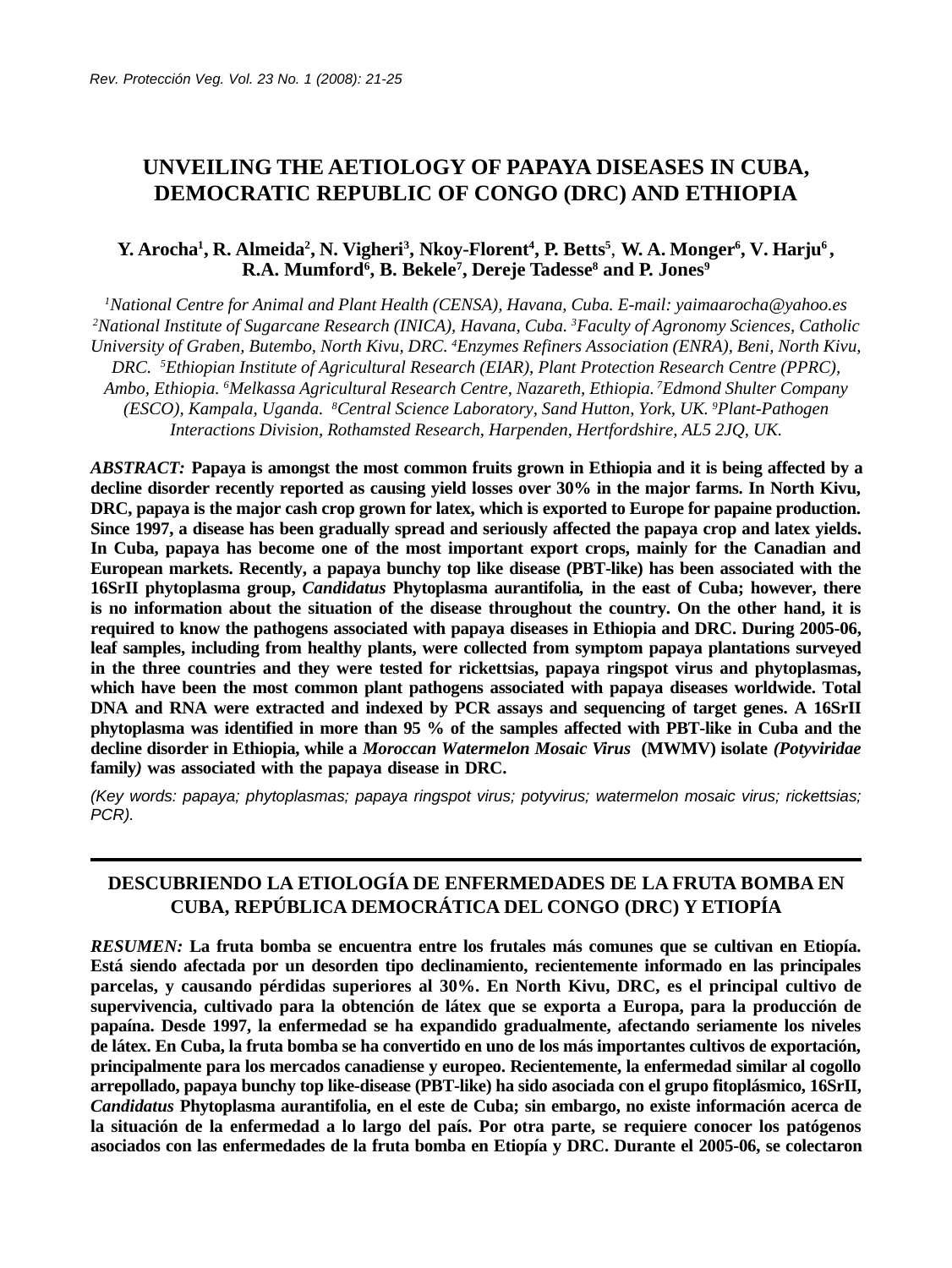22

**muestras foliares de los tres países, incluyendo plantas sanas, las cuales fueron evaluadas para ricketsias, virus de la mancha anular y fitoplasmas, los cuales han sido los patógenos de plantas comúnmente asociados con enfermedades de la fruta bomba a nivel mundial. El ADN y ARN total fueron extraídos y analizados mediante ensayos de PCR y secuenciación de genes blanco. El fitoplasma 16SrII fue identificado en más del 95% de las muestras afectadas con PBT-like en Cuba y declinamiento en Etiopía. Por otra parte, se asoció un aislado del virus del mosaico del melón de Marruecos,** *Moroccan watermelon mosaic virus* **(MWMV) (familia** *Potyviridae***) con la enfermedad en fruta bomba en DRC.**

*(Palabras clave: fruta bomba; fitoplasmas; virus de la mancha anular; potyvirus; virus del mosaico del melón de Marruecos; ricketsias; PCR)*

#### **INTRODUCTION**

Papaya (*Carica papaya* L.) is native to the American tropics but it is now cultivated widely throughout tropical and sub-tropical areas of the world for both local consumption and export of fruit, and to a lesser extent, for production of papain (5). A number of viral diseases has been associated with papaya diseases; among them are the apical or droopy necrosis caused by rhabdovirus, and previously reported in Venezuela and Florida (24), and the ringspot caused by a potyvirus and considered the most destructive for papaya. Among non-viral diseases of papaya, Bunchy Top, PBT, caused by a rickettsia of sub-group 1-a of *Protobacteria*, and first reported in Puerto Rico in 1931 (9), is considered the major limiting factor in the production of papaya in the American tropics. On the other hand, different phytoplasma diseases such as Dieback (PD), Yellow Crinkle (PYC) and Mosaic (PM) have been associated with papaya in Australia causing losses over 70% (13,14,19). Particularly, Dieback has caused losses of 100% in some plantations being the most economically significant disease of papaya in the country (12,19).

The cultivation of papaya has increased considerably in Ethiopia in the last six decades (21); however, a decline disorder has been observed in the major papaya farms, including the Melkassa area of east Shewa, where significant yield losses have been associated with it. More than 300,000 families in North Kivu, DRC, depend on papaya industry, where papaya is grown for latex that is exported to Europe for papaine production. Since 1997, a disease has been gradually spread and seriously affected the papaya crop and latex yields throughout North Kivu. As field production has declined, this has been offset by expansion into new forest areas. This is having a serious environmental impact on the fragile ecosystems of the equatorial highlands.

Recently in eastern Cuba, a 16SrII phytoplasma, *Candidatus* Phytoplasma aurantifolia, has been associated with a papaya bunchy top like-disease (PBT-like) (5), and *Empoasca papayae* Oman identified as the potential vector. Although losses caused by PBT-like have not been quantified yet, the disease is widespread throughout the country.

The present paper pursues to identify the plant pathogens associated with papaya diseases in Ethiopia, DRC, as well as in the western and central regions of Cuba, and to contribute elements to the knowledge on epidemiology and the management improvement of such diseases.

#### **MATERIALS AND METHODS**

**Symptoms:** Symptoms exhibited by those diseased papaya plants in all papaya plantations visited in Ethiopia, DRC and Cuba were evaluated and described.

**Plant material and reference controls.** Leaf samples were collected from 12 symptomatic papaya plants in farms of the Melkassa area of east Shewa, Ethiopia, during September 2005. Apparently healthy (symptomless) weeds growing in the field like *Galinsoga parviflora* Cav.*, Parthenium hysterophorus* L., and *Ricinus communis* L. were also surveyed. During September 2006, 47 leaf samples from papaya plants showing symptoms and additional healthy plants were collected from surveys carried out in North Kivu. A national 2005- 06 survey of PBT-like was carried out in Western (Pinar del Río and Havana) and Central (Matanzas, Cienfuegos and Villa Clara) Cuba. Leaf samples from 532 papaya plants with (416) and without (116) symptoms and 66 assorted weed species with and without symptoms of yellowing, little leaf, phyllody, virescence and witch's broom were collected from papaya plantations. Weeds were identified as *Anoda acerifolia* Cav. (Malvaceae)*; Echinochloa colona* (L.) Link (Poaceae)*; Euphorbia heterophylla* L. (Euphorbiaceae)*; Macroptilium lathyroides* (L.) Urb. (Fabaceae)*; Malvastrum coromandelianum* (L.) (Malvaceae)*; Malacra alceifolia* Jack. (Malvaceae)*;*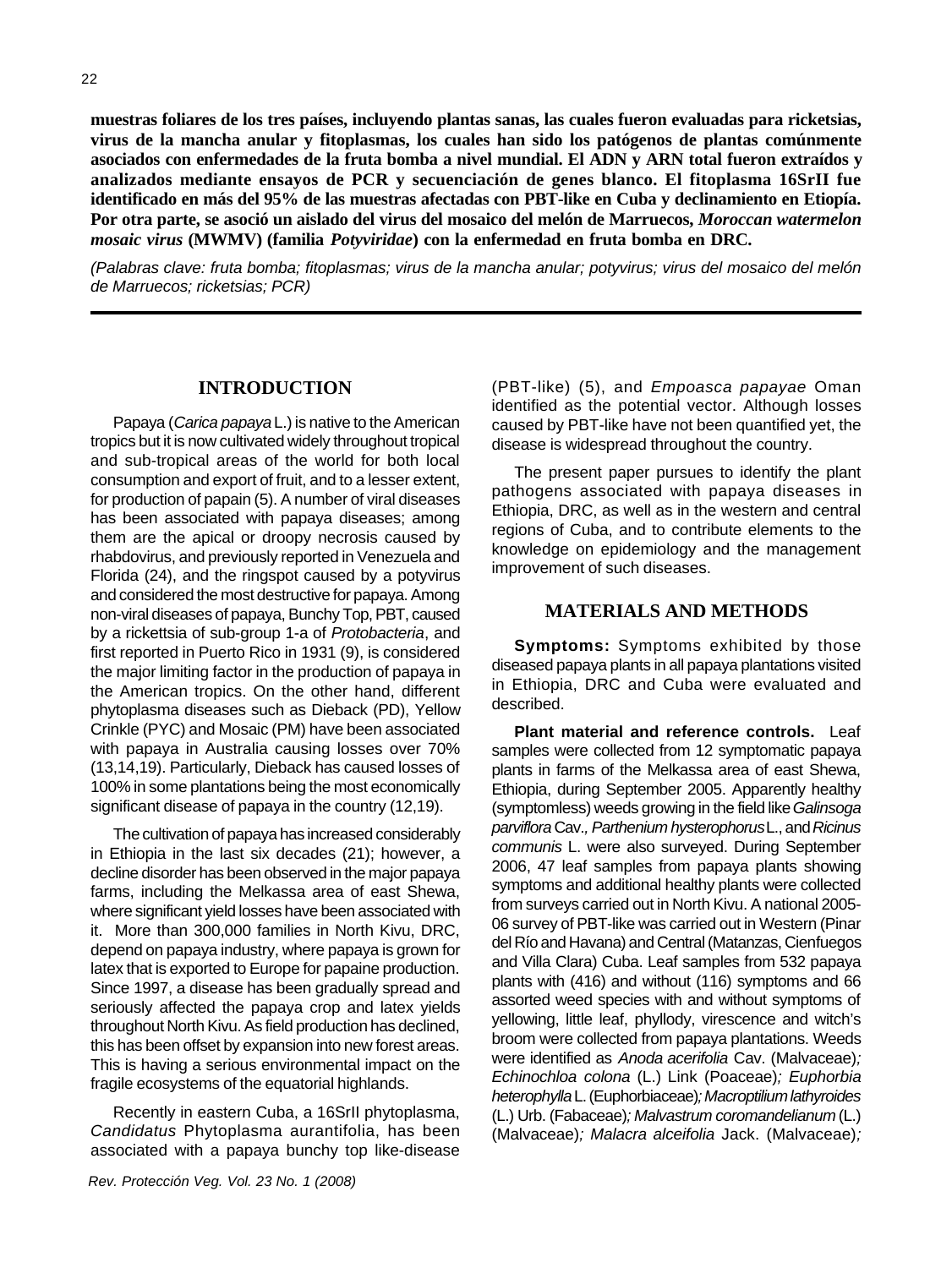*Momordica charantia* L. (Cucurbitaceae)*; Parthenium hysteroplhorus* L. (Asteraceae)*; Rynchosia minima* (L.) DC. (Fabaceae). Positive reference controls corresponded to the peanut witches´ broom phytoplasma of the 16SrII group, PWB, and the papaya ringspot virus (PRSV), both from the Rothamsted Research collection; as well as, the PBT rickettsia, gently provided by Dr Brunner from the University of Puerto Rico.

**Polymerase chain reaction (PCR) and sequence analysis.** Total DNA was extracted from plant material (11) and analyzed for papaya bunchy top rickettsia through a simple PCR with the primers PBTF1/PBTR1 that amplify the rickettsial flavoprotein subunit of the succinate dehydrogenase gene (sdhA) according to Davis *et al.* (9). In addition, DNA was indexed in a nested PCR with phytoplasma generic primers P1/P7 (10) and R16F2n/R16R2 (20) that amplify the conserved 16S ribosomal DNA region. RNA was extracted with a RNA purification kit (QIAGEN, UK), and used as template in a RT-PCR with a generic potyvirus primer Uni3 and oligo dT (SIGMA-Aldrich, UK), which amplify the partial NIb gene, the entire coat protein and 3' untranslated region. PCR products of randomly selected samples were purified on spin columns (QIAquick gel extraction kit; QIAGEN, UK) and directly sequenced using the Sequencing Service, School of Life Sciences, University of Dundee, UK (htpp://www.dnaseq.co.uk), with Applied Biosystems Big-Dye version 3.1 chemistry on an automated capillary DNA sequencer model 3730. The 16S rDNA sequence from survey samples was compared with others in Genbank by BLAST protocol (1) for a final identification.

#### **RESULTS AND DISCUSSION**

The first symptom observed in papaya affected with the decline disorder in Ethiopia was a bright yellowing of the upper young leaves; later symptoms of mosaic, crinkling and leaftip necrosis developed followed by drying of the upper leaves that progressed to the whole plant death.

In North Kivu , DRC, plants are affected at any age and all the local papaya varieties are susceptible to the disease. Symptoms observed in the leaves range from yellow mosaic patterns to deformation and shoestrings as the disease progresses. Oily streaks in petioles and variations in shape and size of the ring spots on the fruits are also seen. Within the trunk, pink discoloration and tumor-like growths appear that become brown and necrotic as the disease progresses. In the last stage, plants stand as a pole with a tuft of small leaves at the apex and the internal trunk becomes fibrous.

Symptoms of PBT-like in Cuba have been previously described (4). Those observed in PBT-like affected papaya in eastern Cuba were characterized by leaf stunting, crinkling and yellowing, short internodes, bunched appearance of the inner crown leaves, rigid petioles extending more horizontally from the main stem than normal, lost or decrease of latex fluid, and reduction of fruit size. In some cases, phyllody and virescence were observed.

None of the papaya plants evaluated yielded PCR bands when indexed by using the PBT rickettsial primers suggesting that rickettsias were not involved in the development of either the decline disorder in Ethiopia, PBT-like in Cuba or the papaya disease in DRC.

Amplicons of the expected size 1250 bp corresponding to phytoplasma DNA were obtained for 12/12 symptomatic papaya plants from Melkassa area of east Shewa, Ethiopia. For Cuban samples, PCR amplifications were yielded by 398/416 symptomatic papaya, 71/116 asymptomatic and 46/66 of the weed species evaluated (Fig. 1).



**FIGURA 1.** Nested PCR from phytoplasma-infected papaya. Lane 1: 1Kb Molecular weight marker. Lanes 2-3: Samples from Melkasa, east Shewa, Ethiopia. Lanes 4-6: Samples from western, central and eastern regions of Cuba, respectively. Lane 7: PWB. Lane 8: Healthy papaya./ *PCR anidada a partir de fruta bomba infectada por fitoplasmas. Pocillo 1: Marcador molecular 1Kb. Pocillos 2-3: Muestras de Melkasa, Shewa este, Etiopía. Pocillos 4-6: Muestras de occidente, centro y oriente de Cuba, respectivamente. Pocillo 7: PWB. Pocillo 8: Fruta bomba sana.*

The sequencing of the 16S ribosomal DNA of randomly selected symptomatic papayas from Ethiopia (Genbank accession No. DQ285659) and Cuba (Genbank accession No. DQ286948) along with their comparison with the rest of 16S rDNA sequences deposited in Genbank, identified a member of the 16SrII, *Candidatus* Phytoplasma aurantifolia group in the samples analyzed. The Ethiopian isolate showed the highest similarity (98%) with that of papaya yellow crinkle in Australia (Genbank accession No. Y10097, a member of the 16SrII group, while the Cuban isolate showed the highest sequence homology (99%) with that of Polygalla phyllody phytoplasma (Genbank accession No. AY787140), also a member of the 16SrII group.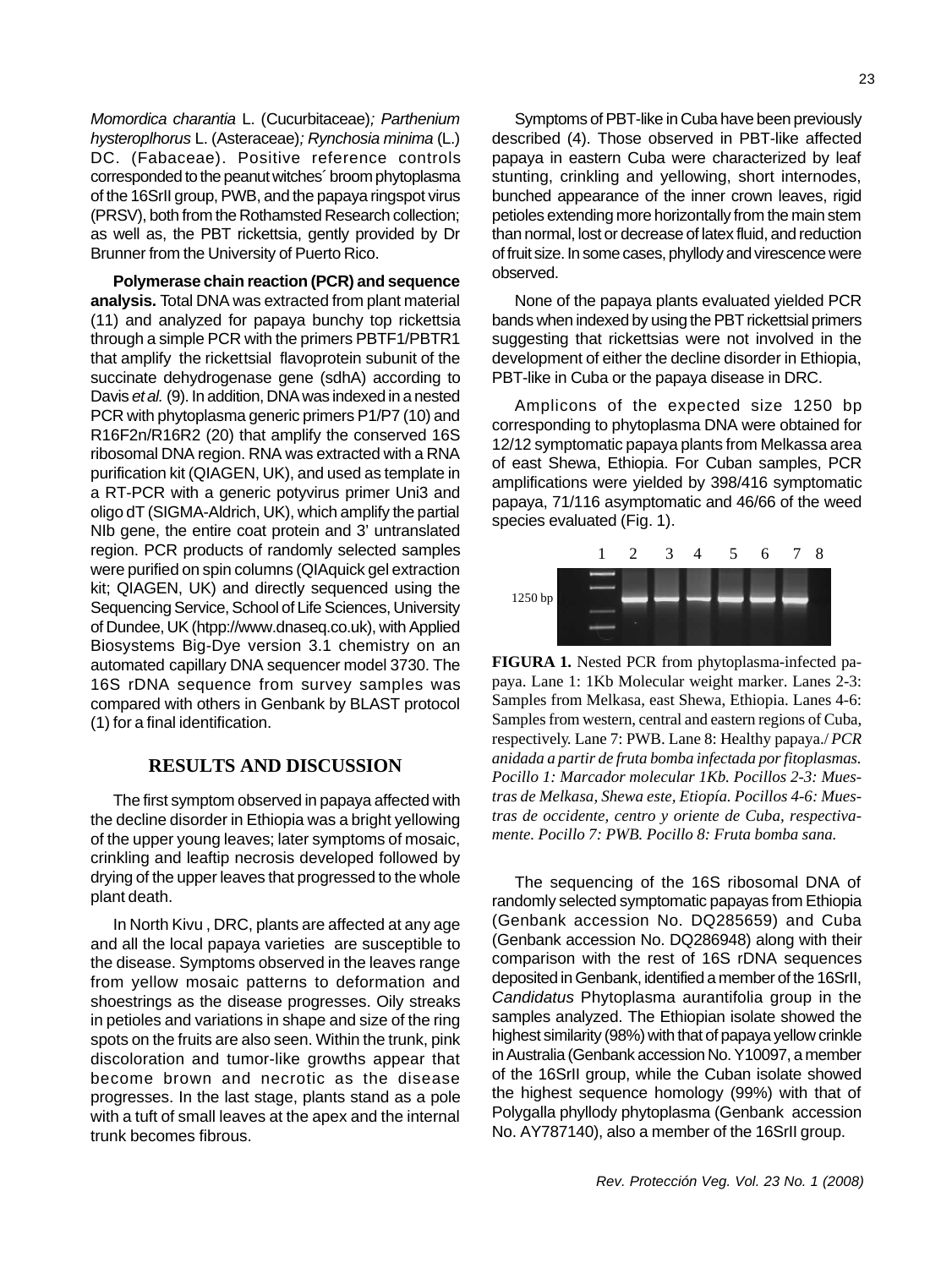The 16SrII group has been detected in South-East Asia, South Pacific, Africa, Arabian Peninsula, Europe, Australia and America (8), and includes papaya yellow crinkle (PYC) and papaya mosaic (PM), two important diseases of the Australian papaya industry; however, as far as we know, it is the first record of 16SrII phytoplasma group in papaya in Ethiopia, as well as in the Caribbean.

Phytoplasmas habitually inhabit the phloem sieve tubes of non-symptom plants (6, 15,17, 22). They have been detected in many hosts not exhibiting symptoms of a disease such as alders, apricots, almonds and sugarcane (2, 23). From our study, 61.2% of symptomless papaya samples resulted infected by the 16SrII phytoplasma, what indicates that most of the papaya plants not exhibiting symptoms in the field may be PBT-like latent reservoirs and may play a significant role in the spread of the disease.

Forty six of the weed species collected from PBTlike affected papaya plantations were infected by the 16SrII phytoplasma. All weeds identified in Ethiopia yielded phytoplasma DNA amplification by nPCR, thus, *G. parviflora, P. hysterophorus* and *R. communis* were considered as new alternative 16SrII phytoplasma hosts, even not showing symptoms of any particular phytoplasma disease. Weeds identified in Cuba carrying the 16SrII phytoplasma were *A. acerifolia* displaying leaf yellowing, virescence and phyllody, *E. heterophyllia* showing typical witch's broom and little leaf symptoms, and *M. coromandelianum* and *R. minima,* these latter exhibiting no obvious symptoms.

Many species of weeds that do not exhibit symptoms have been identified as alternative phytoplasma reservoirs. These include *Whiteochloa cymbiformis* in northern Australia (7, 23); *Sorghum stipoideum* (Ewart & Jean White) as a symptomless reservoir of the sugarcane grassy shoot phytopaplasma (7), *Clematis vitalba* L. as a reservoir for flavescence dorée and other phytoplasmas in Italy (3), asymptomatic *Tridax procumbens* L., *Cajanus marmoratus* Benth and *Tribulopsis* sp., plants found in die-back affected papaya fields in northern Australia (19), and *M. lathyroides* and *Sorghum halepense* L., collected from fields of sugarcane affected by Yellow Leaf Syndrome (YLS) in Havana, Cuba (4).

Therefore, it is suggested that the native weed population is an important reservoir of inoculum (16) and that its control could help reduce the disease incidence in papaya in both Cuba and Ethiopia.

From papaya samples of North Kivu, DRC, 43/47 exhibited RT-PCR amplification of expected size, 746 bp corresponding to a potyvirus (Fig. 2). The sequencing of the purified RT-PCR products from representatives of the DRC papaya samples yielded a 739 bp sequence corresponding to part of the NIb gene, the entire coat protein and the 3'untranslated region (Genbank accession No. EF063361). BLAST analysis of such sequence showed an 89% identity with that of *Moroccan watermelon mosaic virus* (MWMV) (AF305545).

1 2 3 4 5 6 7 8 9 10 11 12 13 14 15 16 17



**FIGURA 2.** RT-PCR of papaya from DRC infected with a potyvirus, MWMV. Lane 1: 100bp Molecular weight marker. Lanes 2, 3, 5-7, 9-16: Symptomatic papaya samples. Lane 8: PRSV. Lanes 4, 17: Healthy papayas,/ *RT-PCR de fruta bomba de DRC infectada con un potyvirus, MWMV. Pocillo 1: Marcador molecular 100 pb. Pocillos 2, 3, 5-7, 9-16: Muestras sintomáticas de fruta bomba. Pocillo 8: PRSV. Pocillos 4, 17: Fruta bombas sanas.*

*Moroccan watermelon mosaic virus* was first reported as a distinct member of the *Potyvirus* genus (*Potyviridae* family) in Morocco in 1972 (18). As far as we know, this is the first record of MWMV both in papaya and in the DRC. Further studies are required to fully characterize the virus and understand its association with this papaya disease.

These studies have allowed identifying the plant pathogens associated with emergent papaya diseases in Cuba, Ethiopia and DRC. Besides, the results achieved contribute with significant information about alternative hosts, including those latent inoculum sources, which may play a determinant role in spreading the disease in the field. Therefore, they constitute important elements to be considered in designing strategies for management, as well as for the further studies required for a complete knowledge of such diseases.

#### **REFERENCES**

- 1. Altschul, S.; Gish, W.; Miller, W.; Meyers, E. and Lipman, D. (1990): Basic local alignment search too. *J. Mol. Biol.* 215: 403-410.
- 2. Aljanabi, S.; Parmessur, Y.; Moutia, Y.; Saumtally, S. and Dookun, A. (2001): Further evidence of the association of a phytoplasma and a virus with yellow leaf syndrome in sugarcane. *Plant Pathol.* 50: 628-636.